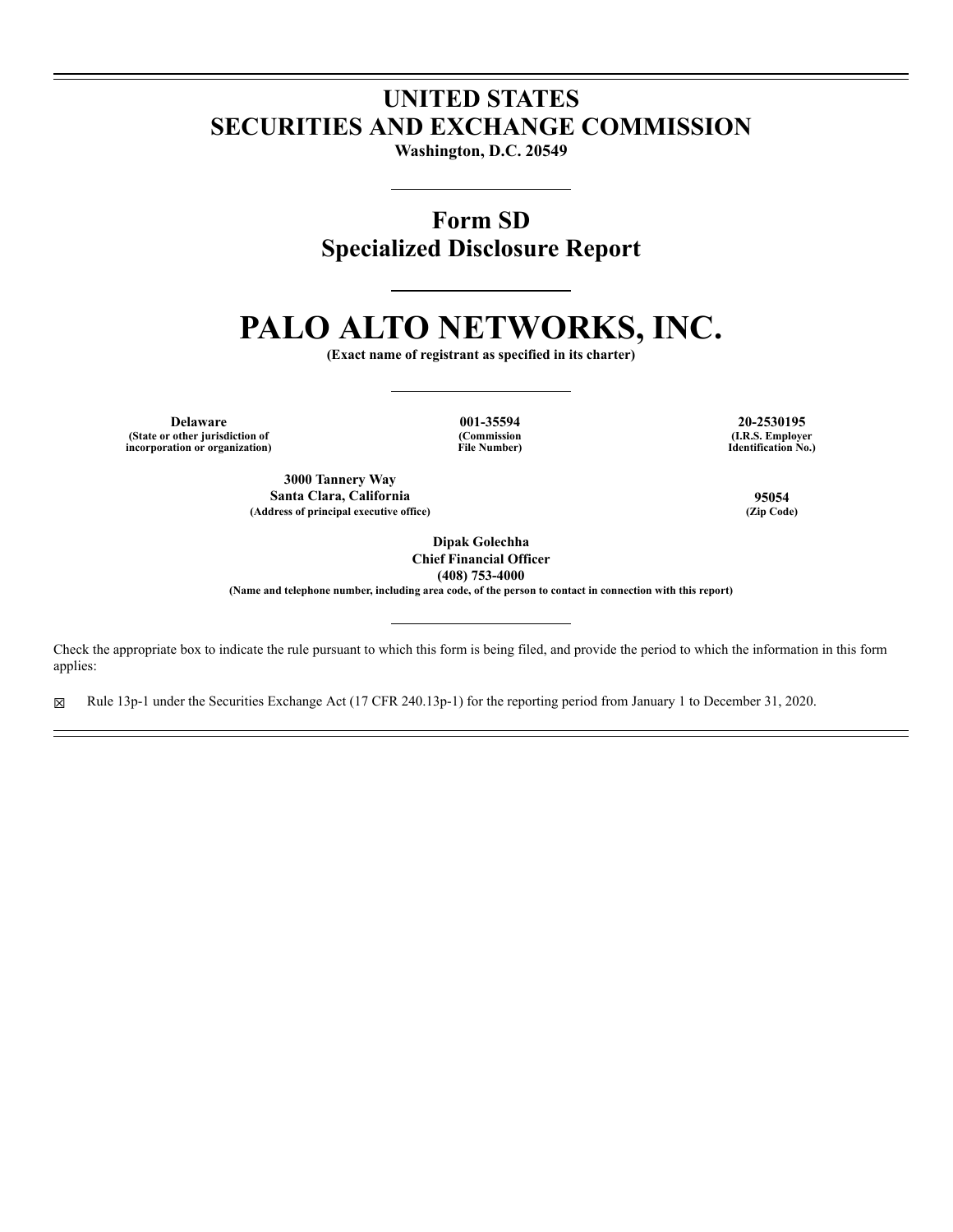#### **Section 1 - Conflict Minerals Disclosure**

# **Item 1.01 and 1.02 Conflict Minerals Disclosure and Report, Exhibit**

A copy of Palo Alto Networks, Inc.'s Conflict Minerals Report for the reporting period January 1, 2020 to December 31, 2020 is attached hereto as Exhibit 1.01 and is publicly available at https://investors.paloaltonetworks.com/investor-relations/governance/governance-documents/default.aspx.

# **Section 2 - Exhibits**

# **Item 2.01 Exhibits**

[Exhibit 1.01](https://www.sec.gov/Archives/edgar/data/1327567/000119312521175249/d482351dex101.htm) - Conflict Minerals Report for the reporting period January 1, 2020 to December 31, 2020 as required by items 1.01 and 1.02 of this Form.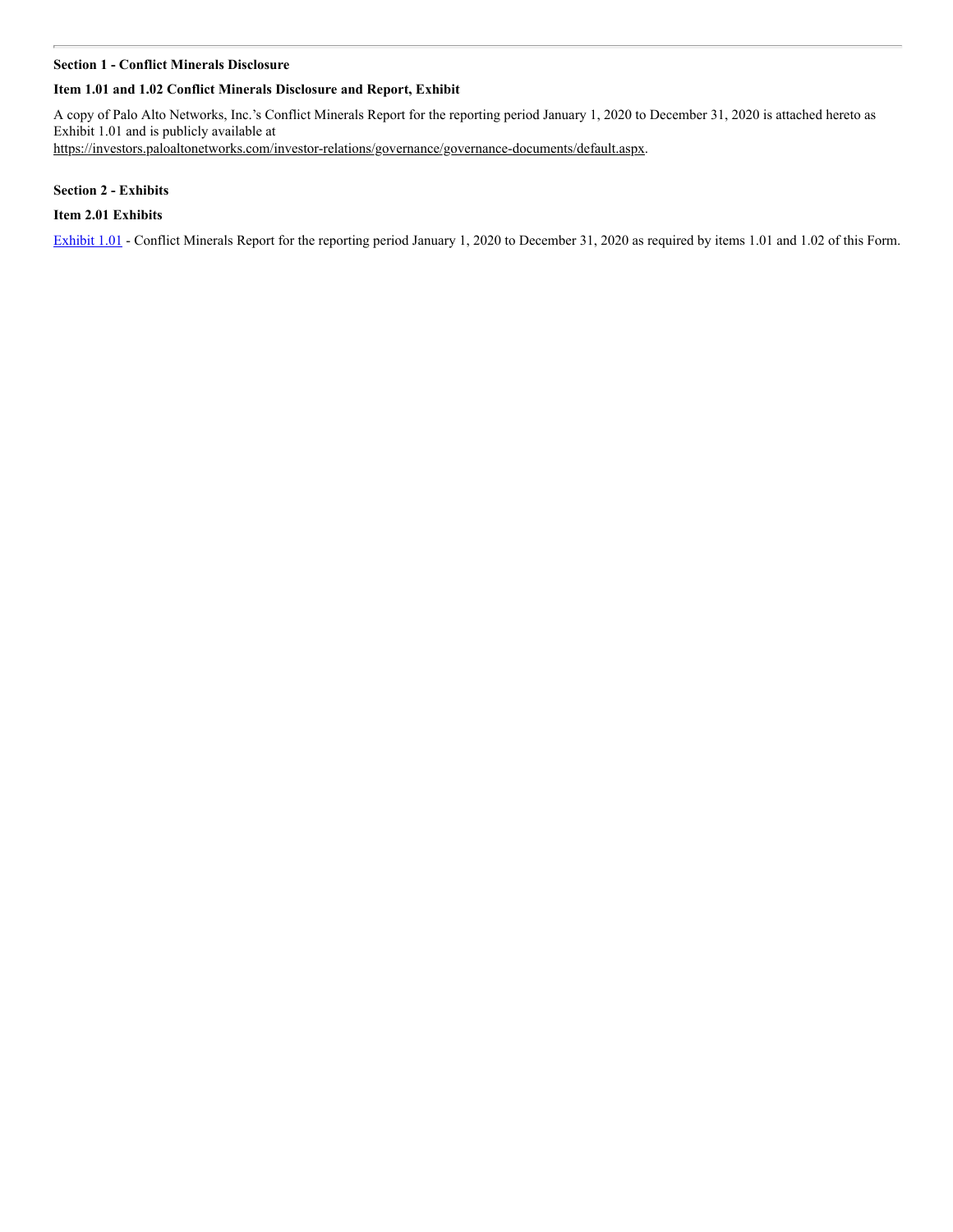# **SIGNATURES**

Pursuant to the requirements of the Securities Exchange Act of 1934, the registrant has duly caused this report to be signed on its behalf by the duly authorized undersigned.

Date: May 27, 2021

# **PALO ALTO NETWORKS, INC.**

By: /s/ Dipak Golechha

Dipak Golechha Chief Financial Officer (Principal Financial Officer)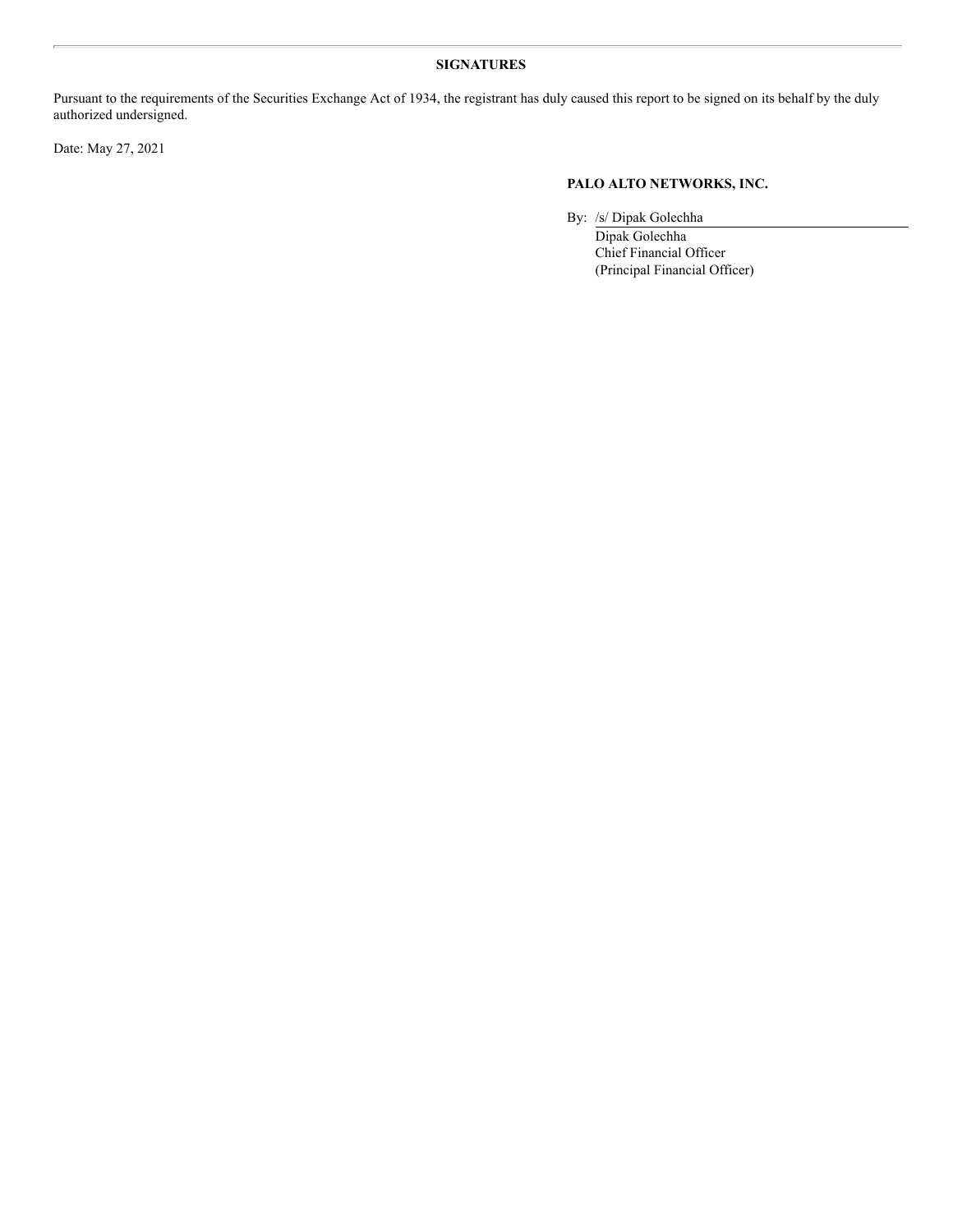#### **Conflict Minerals Report of Palo Alto Networks, Inc. in accordance with Rule 13p-1 under the Securities Exchange Act of 1934**

This Conflict Minerals Report (this "Report") of Palo Alto Networks, Inc. ("Palo Alto Networks" or the "Company") for calendar year 2020 is presented to comply with Rule 13p-1 ("Rule 13p-1") under the Securities Exchange Act of 1934 (the "1934 Act"). Please refer to Rule 13p-1, Form SD and SEC Release No. 34-67716 for definitions to the terms used in this Report, unless otherwise defined within this Report.

Rule 13p-1 imposes certain reporting obligations on SEC registrants whose manufactured products contain minerals originating in the Democratic Republic of the Congo or any country that shares an internationally recognized border with the Democratic Republic of the Congo (collectively, the "Covered Countries"). The minerals subject to Rule 13p-1 are columbite-tantalite (coltan), cassiterite, wolframite, gold and their derivatives, which are limited to tantalum, tin and tungsten ("Conflict Minerals").

Pursuant to Rule 13p-1, if, based upon a reasonable country of origin inquiry, a registrant has reason to believe that any of the Conflict Minerals in its supply chain may have originated in one of the Covered Countries, or if such registrant is unable to determine the country of origin of those Conflict Minerals, then it must file a Conflict Mineral Report with the SEC describing the due diligence measures it has undertaken or will undertake regarding the source and chain of custody of the Conflict Minerals. Due to our limited ability to determine the source and chain of custody of Conflict Minerals necessary to the functionality or production of our products as described below, we have filed this Conflict Minerals Report.

### **PART I. Due Diligence Process**

Palo Alto Networks has determined that components in its enterprise security hardware products, including its next-generation hardware firewall products, contain Conflict Minerals and that such Conflict Minerals are necessary to the functionality of such products. Accordingly, Palo Alto Networks was required to undertake an inquiry with respect to Conflict Minerals that is reasonably designed to determine whether any of the Conflict Minerals originated in the Covered Countries and whether the Conflict Minerals are from recycled or scrap sources. Based on this reasonable country of origin inquiry, Palo Alto Networks knows or has reason to believe that some Conflict Minerals are sourced in the Covered Countries and are not from recycled or scrap sources.

The Palo Alto Networks Conflict Minerals Policy sets forth the company's commitment to human rights around the world, as well as Palo Alto Networks' commitment to excluding the usage of Conflict Minerals originating from high-risk smelters in the Covered Countries in its products and the company's efforts to continue to develop methods, implement tools and adopt procedures in line with the Organization for Economic Cooperation and Development Due Diligence Guidance for Responsible Supply Chains of Minerals from Conflict-Affected and High-Risk Areas, including the related supplements on gold, tin, tantalum, and tungsten (the "OECD Framework"), an internationally recognized due diligence framework. The Palo Alto Networks Conflict Minerals Policy may be found at:

https://s22.q4cdn.com/606234439/files/doc\_downloads/governance\_documents/PANW\_Conflict-Minerals-Policy-5.24.16.pdf

As a company that relies solely on third-party contract manufacturers to build its products, Palo Alto Networks is several levels removed from the mining, smelting or refining of Conflict Minerals. Palo Alto Networks does not make purchases of raw ore or unrefined Conflict Minerals and makes no purchases in the Covered Countries. As a result, Palo Alto Networks must rely on its third-party contract manufacturers and their suppliers to provide information regarding the source of Conflict Minerals that are necessary to the functionality or production of its enterprise security hardware products.

As part of its contract manufacturer selection process, Palo Alto Networks engages in a review of each potential contract manufacturer's supply chain policies and procedures. Palo Alto Networks looks to its contract manufacturers to have an established system of control and transparency over their mineral supply chain. Further, Palo Alto Networks has regularly communicated with its contract manufacturers and suppliers regarding the need for Rule 13p-1 compliance. The Company uses a scorecard to grade the Company's top spend suppliers on their Conflict Minerals compliance efforts.

Palo Alto Networks' primary contract manufacturer, Flex International Ltd. ("Flex"), supports the purpose of Rule 13p-1, is subject to Rule 13p-1, and has partnered with the Responsible Business Alliance ("RBA" formerly referred to as Electronics Industry Citizenship Coalition / Global sustainability Initiative) team to collaboratively develop an industry standard to collect the sourcing information related to Conflict Minerals. Flex has made available a supplier quality resource center, which includes its Conflict Minerals Policy, found at the following website: https://flex.com/supply-chain/supplierinformation/supplier-information-supplier-quality.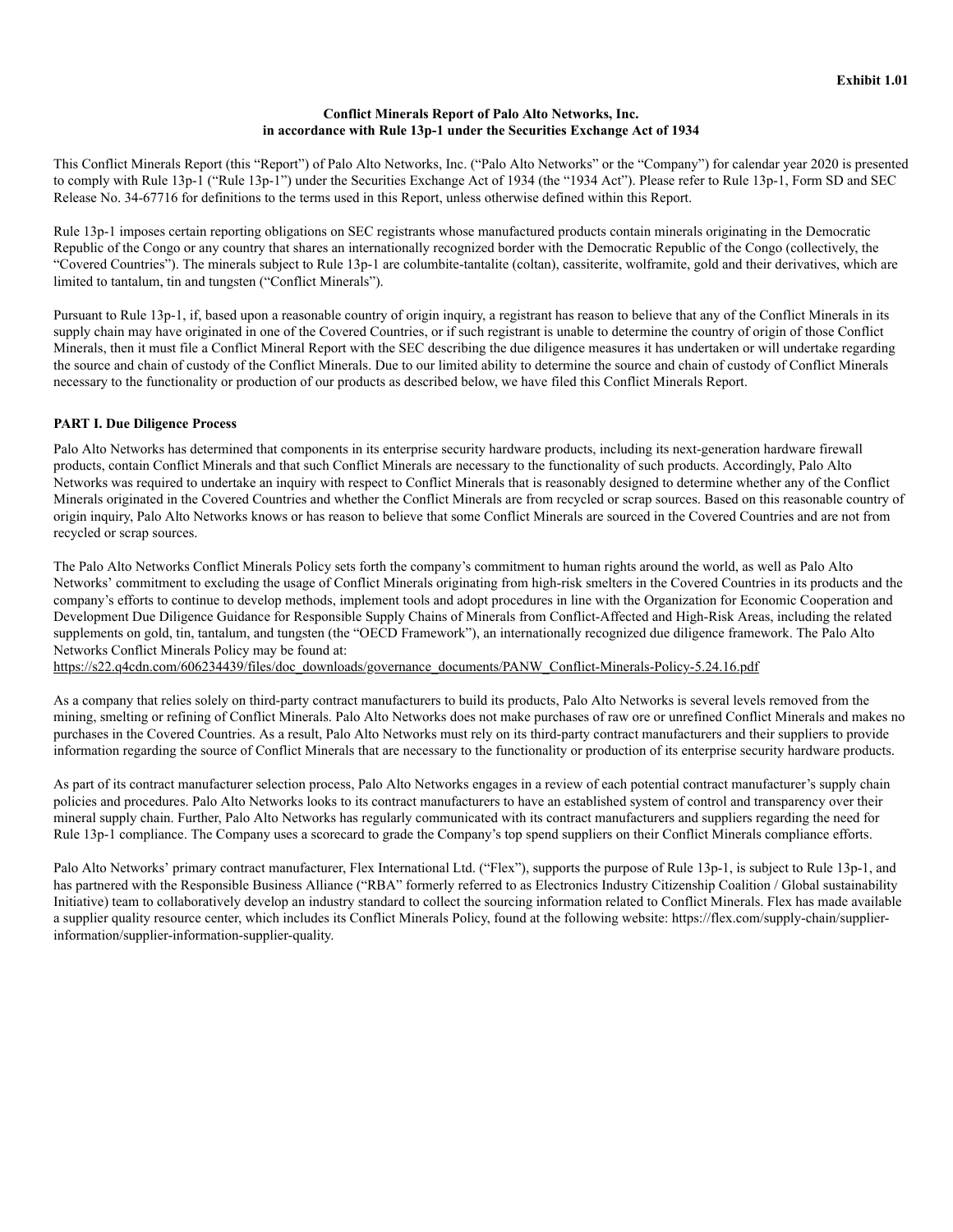Palo Alto Networks, with the assistance of Flex, undertook due diligence measures to determine the source and chain of custody of the Conflict Minerals that are necessary to the functionality or production of Palo Alto Networks' enterprise security hardware products that originated or may have originated in the Covered Countries. Palo Alto Networks designed its Conflict Minerals due diligence measures to conform, in all material respects, to the OECD Framework.

During the reporting period for this Report, Palo Alto Networks' due diligence measures included:

- Conducting a supply-chain survey with direct suppliers of materials containing Conflict Minerals using the RBA Conflict Minerals Reporting Template ("CMRT") to identify the smelters and refiners;
- Comparing the smelters and refiners identified in the supply-chain survey against the list of smelter facilities which have been identified as "conflict free" by programs such as the Responsible Minerals Assurance Process ("RMAP" formerly referred to as Conflict-Free Smelter Program) for Conflict Minerals; and
- Requested due diligence follow up from key suppliers whose smelters were flagged by the RMI Smelter Database.

Flex sent out surveys on behalf of Palo Alto Networks to the 129 suppliers identified in its due diligence efforts. Flex received valid responses from 127 suppliers, providing a 98% response rate.

Based on the results of the assessment described above, Flex followed-up with the suppliers surveyed, to the extent possible, on missing and inconsistent information. Additional supplier contacts were conducted to address issues, including implausible statements regarding no presence of the Conflict Minerals, incomplete data on the CMRT, responses that did not identify smelters or refiners, responses that indicated a sourcing location without complete supporting information from the supply chain, and organizations that were identified as smelters or refiners, but not verified as such through further analysis and research. In addition, Palo Alto Networks followed-up on cases where a supplier stated a smelter or refiner does not source from the Covered Countries, but the sourcing location (country of mine origin) is not a known reserve for the given metal.

In addition to the steps discussed above, Palo Alto Networks has:

- Familiarized key personnel with the requirements of Rule 13p-1;
- In 2020, invested in a compliance tool which allows us to organize supplier responses, store CMRTs, and track smelter information;
- In 2020, participated in the Silicon Valley Conflict Minerals and Human Trafficking Forum. Palo Alto Networks has been a participating member in the forum since 2015; and
- In 2020, attended the virtual Responsible Mineral Initiative's ("RMI") annual conference.

# Findings and Conclusions

As a result of the due diligence efforts described above, Palo Alto Networks determined in good faith that it did not have sufficient information to enable it to determine whether Conflict Minerals necessary to the functionality or production of its enterprise security hardware products may have been sourced from the Covered Countries or from recycled or scrap sources. Palo Alto Networks makes this determination due to a lack of information from its suppliers to determine the source and chain of custody of Conflict Minerals throughout the supply chain.

# **Forward Looking Statements**

This report includes forward-looking statements, within the meaning of the Private Securities Litigation Reform Act of 1995, relating to continuing to develop methods, implement tools and adopt procedures that are designed to be both auditable and in accordance with the OECD Framework, efforts to increase the response rate of our suppliers and obtain a definitive determination of its status and to further mitigate the risk that necessary Conflict Minerals do not benefit armed groups, as well as our intentions to make reasonable efforts to strengthen company engagement with suppliers and structure internal management to support supply chain due diligence, and are based on management's current expectations or beliefs. Forward-looking statements are not guarantees of future performance and are subject to a number of uncertainties and other factors that may be outside of the company's control and that could cause actual events to differ materially from those expressed or implied by the statements made herein. The company assumes no obligation to revise or update any forward-looking statements for any reason, except as required by law.